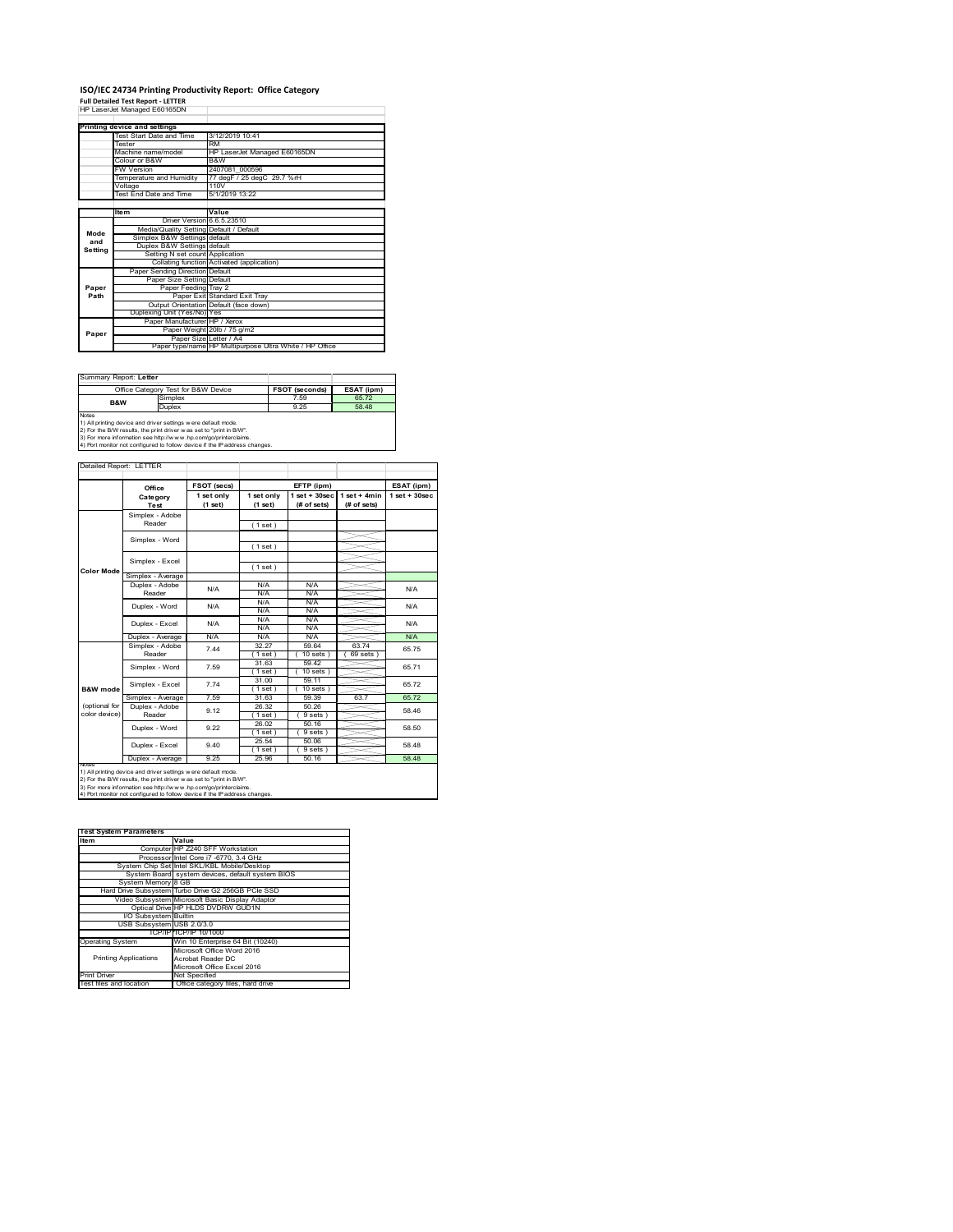#### **ISO/IEC 24734 Printing Productivity Report: Office Category Full Detailed Test Report ‐ A4** HP LaserJet Managed E60165DN

|         | <b>HE LASSIVEL MAHAGED E00 103DIV</b>   |                                                         |
|---------|-----------------------------------------|---------------------------------------------------------|
|         | Printing device and settings            |                                                         |
|         | Test Start Date and Time                | 3/12/2019 10:41                                         |
|         | <b>Tester</b>                           | <b>RM</b>                                               |
|         | Machine name/model                      | HP LaserJet Managed E60165DN                            |
|         | Colour or B&W                           | B&W                                                     |
|         | <b>FW Version</b>                       | 2407081 000596                                          |
|         | Temperature and Humidity                | 77 degF / 25 degC 29.7 %rH                              |
|         | Voltage                                 | 110V                                                    |
|         | Test End Date and Time                  | 5/1/2019 13:22                                          |
|         |                                         |                                                         |
|         | <b>Item</b>                             | Value                                                   |
|         | Driver Version 6.6.5.23510              |                                                         |
| Mode    | Media/Quality Setting Default / Default |                                                         |
| and     | Simplex B&W Settings default            |                                                         |
| Setting | Duplex B&W Settings default             |                                                         |
|         | Setting N set count Application         |                                                         |
|         |                                         | Collating function Activated (application)              |
|         | Paper Sending Direction Default         |                                                         |
|         | Paper Size Setting Default              |                                                         |
| Paper   | Paper Feeding Tray 2                    |                                                         |
| Path    |                                         | Paper Exit Standard Exit Tray                           |
|         |                                         | Output Orientation Default (face down)                  |
|         | Duplexing Unit (Yes/No) Yes             |                                                         |
|         | Paper Manufacturer HP / Xerox           |                                                         |
| Paper   |                                         | Paper Weight 20lb / 75 g/m2                             |
|         | Paper Size Letter / A4                  |                                                         |
|         |                                         | Paper type/name HP Multipurpose Ultra White / HP Office |

| Office Category Test for B&W Device                                                                                                                                                                                                                                                    | <b>FSOT (seconds)</b> | ESAT (ipm) |
|----------------------------------------------------------------------------------------------------------------------------------------------------------------------------------------------------------------------------------------------------------------------------------------|-----------------------|------------|
| Simplex                                                                                                                                                                                                                                                                                | 7.78                  | 62.03      |
| Duplex                                                                                                                                                                                                                                                                                 | 985                   | 55.86      |
| 1) All printing device and driver settings w ere default mode.<br>2) For the B/W results, the print driver was set to "print in B/W".<br>3) For more information see http://www.hp.com/go/printerclaims.<br>4) Port monitor not configured to follow device if the IP address changes. |                       |            |
|                                                                                                                                                                                                                                                                                        |                       |            |

ailed Report: A4 **FSOT** (secs) **FETP** (ipm) **ESAT** (ipm) **1 set + 30sec 1 set only (1 set) 1 set only (1 set) 1 set + 30sec (# of sets) 1 set + 4min (# of sets) Category Test** Simplex - Adobe Reader ( 1 set ) Simplex - Word ( 1 set ) Simplex - Excel ( 1 set ) **Colour Mode** Simplex - Average Duplex - Adobe  $N/f$  $N/A$   $N/A$   $N/A$   $N/A$   $N/A$ Reader N/A N/A N/A N/A N/A Duplex - Word N/A N/A N/A N/A N/A Duplex - Excel N/A N/A  $N/A$   $N/A$   $N$ . Puplex - Average N/A N/A N/A N/A N/A N/A N/A<br>  $\overline{S}$  Simplex - Adobe 7.50 32.02 56.15 60.02 52.0<br>
Reader 7.50 32.02 58.15 69.9815 62.0 7.50 62.07 32.02 56.15 60.02  $(9 \text{ sets}) (64 \text{ sets})$ 30.74 55.49 61.96 Simplex - Word 7.81 ( 1 set ) ( 9 sets ) 29.94 55.53 Simplex - Excel 8.02 62.06 **B&W** mod (1 set ) (9 sets<br>30.90 55.72 Simplex - Average 7.8 30.90 55.72 60.0 62.03<br>
Duplex - Adobe 9.42 25.48 47.00 55.88<br>
Reader 9.42 (1 set ) (8 sets) 55.88 (optional for color device) 9.42 25.48 47.00<br>(1 set) (8 sets 55.88 ( 1 set ) ( 8 sets )<br>23.84 46.92 Duplex - Word 10.07 46.92 55.86  $(1 \text{ set})$ <br>23.90<br> $(1 \text{ set})$ <br>24.40  $(8 \text{ sets})$ <br> $47.02$ ₹ Duplex - Excel 10.04 55.84  $(8 \text{ se}$   $46 \text{ °C})$ Duplex - Average 9.9 24.40 46.98 55.86 notes<br>1) All printing device and driver settings were default mode.<br>2) For the B/W results, the print driver was set to "print in B/W".<br>3) For more information see http://www.hp.com/go/printerclaims.<br>4) Por moralitor not c

| <b>Test System Parameters</b> |                                                    |
|-------------------------------|----------------------------------------------------|
| Item                          | Value                                              |
|                               | Computer HP Z240 SFF Workstation                   |
|                               | Processor Intel Core i7 -6770, 3.4 GHz             |
|                               | System Chip Set Intel SKL/KBL Mobile/Desktop       |
|                               | System Board system devices, default system BIOS   |
| System Memory 8 GB            |                                                    |
|                               | Hard Drive Subsystem Turbo Drive G2 256GB PCle SSD |
|                               | Video Subsystem Microsoft Basic Display Adaptor    |
|                               | Optical Drive HP HLDS DVDRW GUD1N                  |
| I/O Subsystem Builtin         |                                                    |
| USB Subsystem USB 2.0/3.0     |                                                    |
|                               | TCP/IPITCP/IP 10/1000                              |
| <b>Operating System</b>       | Win 10 Enterprise 64 Bit (10240)                   |
|                               | Microsoft Office Word 2016                         |
| <b>Printing Applications</b>  | Acrobat Reader DC                                  |
|                               | Microsoft Office Excel 2016                        |
| <b>Print Driver</b>           | Not Specified                                      |
| Test files and location       | Office category files, hard drive                  |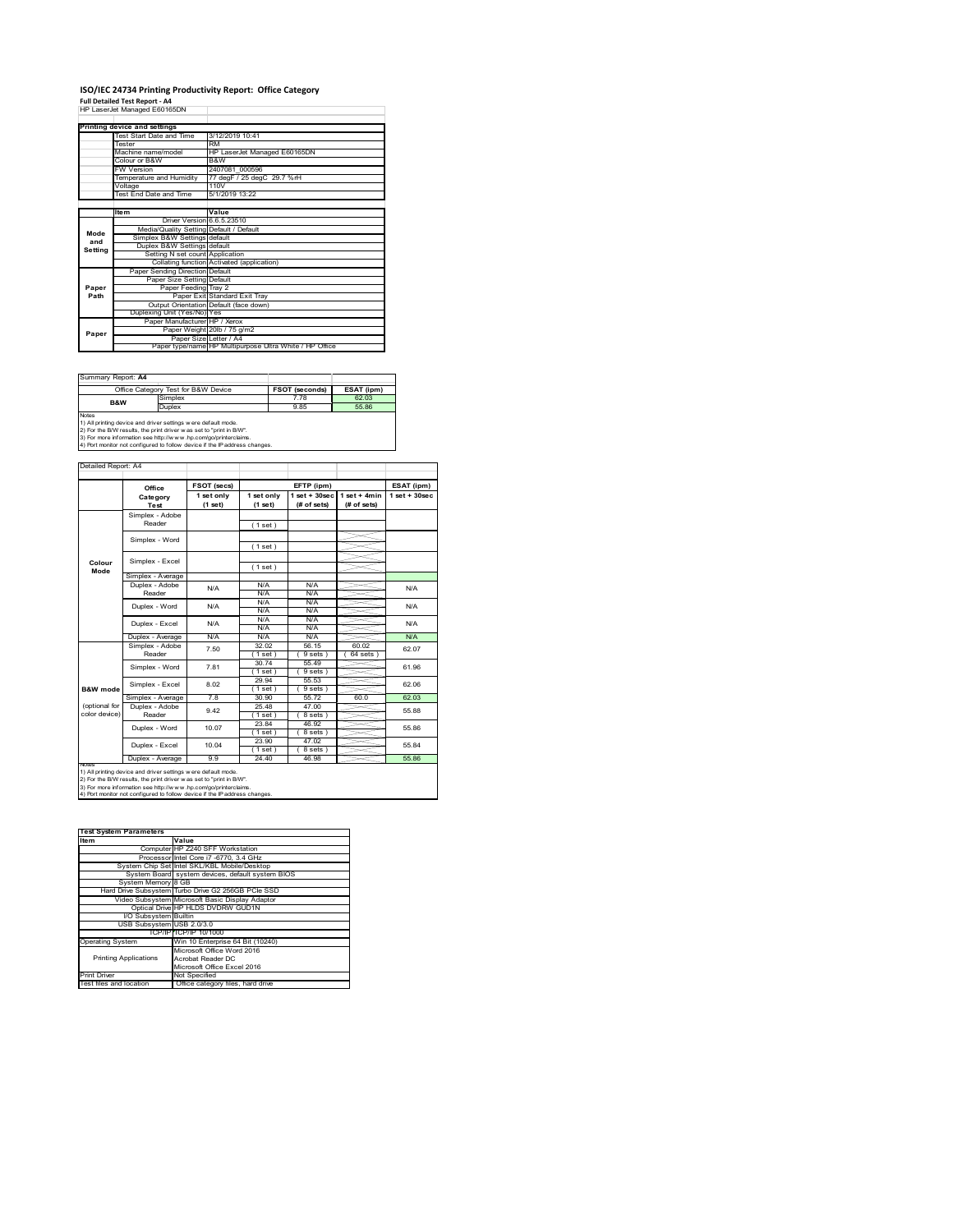# **ISO/IEC 24734 Printing Productivity Report: Office Category<br>Feature Performance Full Report - Office Feature Performance Test<br>HP LaserJet Managed E60165DN**

|         | Printing device and settings            |                                                         |
|---------|-----------------------------------------|---------------------------------------------------------|
|         | Test Start Date and Time                | 3/12/2019 10:41                                         |
|         | Tester                                  | <b>RM</b>                                               |
|         | Machine name/model                      | HP LaserJet Managed E60165DN                            |
|         | Colour or B&W                           | B&W                                                     |
|         | <b>FW Version</b>                       | 2407081 000596                                          |
|         | Temperature and Humidity                | 77 degF / 25 degC 29.7 %rH                              |
|         | Voltage                                 | 110V                                                    |
|         | Test End Date and Time                  | 5/1/2019 13:22                                          |
|         |                                         |                                                         |
|         | <b>Item</b>                             | Value                                                   |
|         | Driver Version 6.6.5.23510              |                                                         |
| Mode    | Media/Quality Setting Default / Default |                                                         |
| and     | Simplex B&W Settings default            |                                                         |
| Setting | Duplex B&W Settings default             |                                                         |
|         | Setting N set count Application         |                                                         |
|         |                                         | Collating function Activated (application)              |
|         | Paper Sending Direction Default         |                                                         |
|         | Paper Size Setting Default              |                                                         |
| Paper   | Paper Feeding Tray 2                    |                                                         |
| Path    |                                         | Paper Exit Standard Exit Tray                           |
|         |                                         | Output Orientation Default (face down)                  |
|         | Duplexing Unit (Yes/No) Yes             |                                                         |
|         | Paper Manufacturer HP / Xerox           |                                                         |
| Paper   |                                         | Paper Weight 20lb / 75 g/m2                             |
|         |                                         | Paper Size Letter / A4                                  |
|         |                                         | Paper type/name HP Multipurpose Ultra White / HP Office |

| <b>ISO Print Productivity Report: Feature Performance Test Summary</b>                                                                                                                                                                                                                             |         |                               |                                      |
|----------------------------------------------------------------------------------------------------------------------------------------------------------------------------------------------------------------------------------------------------------------------------------------------------|---------|-------------------------------|--------------------------------------|
|                                                                                                                                                                                                                                                                                                    |         |                               | <b>Feature Performance Ratio</b>     |
| <b>Printing Modes</b><br>(Feature Adobe Reader - Office test file)                                                                                                                                                                                                                                 |         | FSOT (base)<br>FSOT (feature) | <b>ESAT (feature)</b><br>ESAT (base) |
| A5, Landscape Feed, Simplex, Colour                                                                                                                                                                                                                                                                | Simplex |                               |                                      |
| A5, Portrait Feed, Simplex, Colour                                                                                                                                                                                                                                                                 | Simplex |                               |                                      |
| Legal, Simplex, Colour                                                                                                                                                                                                                                                                             | Simplex |                               |                                      |
| Legal, Duplex, Colour                                                                                                                                                                                                                                                                              | Duplex  |                               |                                      |
| A4, 1200 dpi, Simplex, Colour                                                                                                                                                                                                                                                                      | Simplex |                               |                                      |
| Letter, 1200 dpi, Simplex, Colour                                                                                                                                                                                                                                                                  | Simplex |                               |                                      |
| A4. General Office. Simplex. Colour                                                                                                                                                                                                                                                                | Simplex |                               |                                      |
| Letter, General Office, Simplex, Colour                                                                                                                                                                                                                                                            | Simplex |                               |                                      |
| A5, Landscape Feed, Simplex, B/W                                                                                                                                                                                                                                                                   | Simplex | 129%                          | 163%                                 |
| A5, Portrait Feed, Simplex, B/W                                                                                                                                                                                                                                                                    | Simplex | 63%                           | 46%                                  |
| Legal, Simplex, B/W                                                                                                                                                                                                                                                                                | Simplex |                               |                                      |
| Legal, Duplex, B/W                                                                                                                                                                                                                                                                                 | Duplex  |                               |                                      |
| A4, 1200 dpi, Simplex, B/W                                                                                                                                                                                                                                                                         | Simplex |                               |                                      |
| Letter, 1200 dpi, Simplex, B/W                                                                                                                                                                                                                                                                     | Simplex |                               |                                      |
| A4, General Office, Simplex, B/W                                                                                                                                                                                                                                                                   | Simplex |                               |                                      |
| Letter, General Office, Simplex, B/W                                                                                                                                                                                                                                                               | Simplex |                               |                                      |
| <b>Notes</b><br>1) All printing device and driver settings w ere default mode.<br>2) Test conducted with 8-paper Office Feature Performance file.<br>3) For more information see http://www.hp.com/go/printerclaims.<br>4) Port monitor not configured to follow device if the IP address changes. |         |                               |                                      |

| <b>Printing Modes</b>                               |                     | <b>Base Printing Mode</b>  |                      | <b>Feature Performance</b>      |                                                |                                      |
|-----------------------------------------------------|---------------------|----------------------------|----------------------|---------------------------------|------------------------------------------------|--------------------------------------|
| Feature Adobe Reader - Office<br>test file (8-page) | <b>FSOT</b><br>Base | <b>ESAT</b><br><b>Base</b> | 1 set<br>FSOT (secs) | $1$ set $+30$ sec<br>ESAT (ipm) | <b>FSOT</b> (base)<br><b>FSOT</b><br>(feature) | <b>ESAT</b> (feature)<br>ESAT (base) |
| A5. Landscape Feed. Simplex. Colour                 |                     |                            |                      |                                 |                                                |                                      |
| A5, Portrait Feed, Simplex, Colour                  |                     |                            |                      |                                 |                                                |                                      |
| Legal, Simplex, Colour                              |                     |                            |                      |                                 |                                                |                                      |
| Legal, Duplex, Colour                               |                     |                            |                      |                                 |                                                |                                      |
| A4, 1200 dpi, Simplex, Colour                       |                     |                            |                      |                                 |                                                |                                      |
| Letter, 1200 dpi, Simplex, Colour                   |                     |                            |                      |                                 |                                                |                                      |
| A4. General Office. Simplex. Colour                 |                     |                            |                      |                                 |                                                |                                      |
| Letter, General Office, Simplex, Colour             |                     |                            |                      |                                 |                                                |                                      |
| A5, Landscape Feed, Simplex, B/W                    | 11.37               | 6183                       | 8.82                 | 1010                            | 129%                                           | 163%                                 |
| A5, Portrait Feed, Simplex, B/W                     | 11.37               | 61.83                      | 18.3                 | 28.9                            | 63%                                            | 46%                                  |
| Legal, Simplex, B/W                                 |                     |                            |                      |                                 |                                                |                                      |
| Legal, Duplex, B/W                                  |                     |                            |                      |                                 |                                                |                                      |
| A4. 1200 dpi. Simplex. B/W                          | 11.37               | 61.83                      |                      |                                 |                                                |                                      |
| Letter, 1200 dpi, Simplex, B/W                      |                     |                            |                      |                                 |                                                |                                      |
| A4. General Office. Simplex. B/W                    | 11.37               | 61.83                      |                      |                                 |                                                |                                      |
| Letter, General Office, Simplex, B/W                |                     |                            |                      |                                 |                                                |                                      |

1) All printing device and driver settings were default mode.<br>2) Test conducted with 8-paper Office Feature Performance file<br>3) For more information see http://www.hp.com/go/printerclaims.<br>4) Port monitor not configured to

|           | <b>Test System Parameters</b> |                                                    |
|-----------|-------------------------------|----------------------------------------------------|
|           | <b>Item</b>                   | Value                                              |
|           |                               | Computer HP Z240 SFF Workstation                   |
|           |                               | Processor Intel Core i7 -6770, 3.4 GHz             |
|           |                               | System Chip Set Intel SKL/KBL Mobile/Desktop       |
|           |                               | System Board system devices, default system BIOS   |
| Test      | System Memory 8 GB            |                                                    |
| System    |                               | Hard Drive Subsystem Turbo Drive G2 256GB PCle SSD |
|           |                               | Video Subsystem Microsoft Basic Display Adaptor    |
|           |                               | Optical Drive HP HLDS DVDRW GUD1N                  |
|           | I/O Subsystem Builtin         |                                                    |
|           | USB Subsystem USB 2.0/3.0     |                                                    |
| <b>VO</b> |                               | TCP/IP/TCP/IP 10/1000                              |
|           | <b>Operating System</b>       | Win 10 Enterprise 64 Bit (10240)                   |
|           |                               | Microsoft Office Word 2016                         |
| Software  | <b>Printing Applications</b>  | Acrobat Reader DC                                  |
|           |                               | Microsoft Office Excel 2016                        |
|           | <b>Print Driver</b>           | Not Specified                                      |
|           | Test files and location       | Office category files, hard drive                  |
|           |                               |                                                    |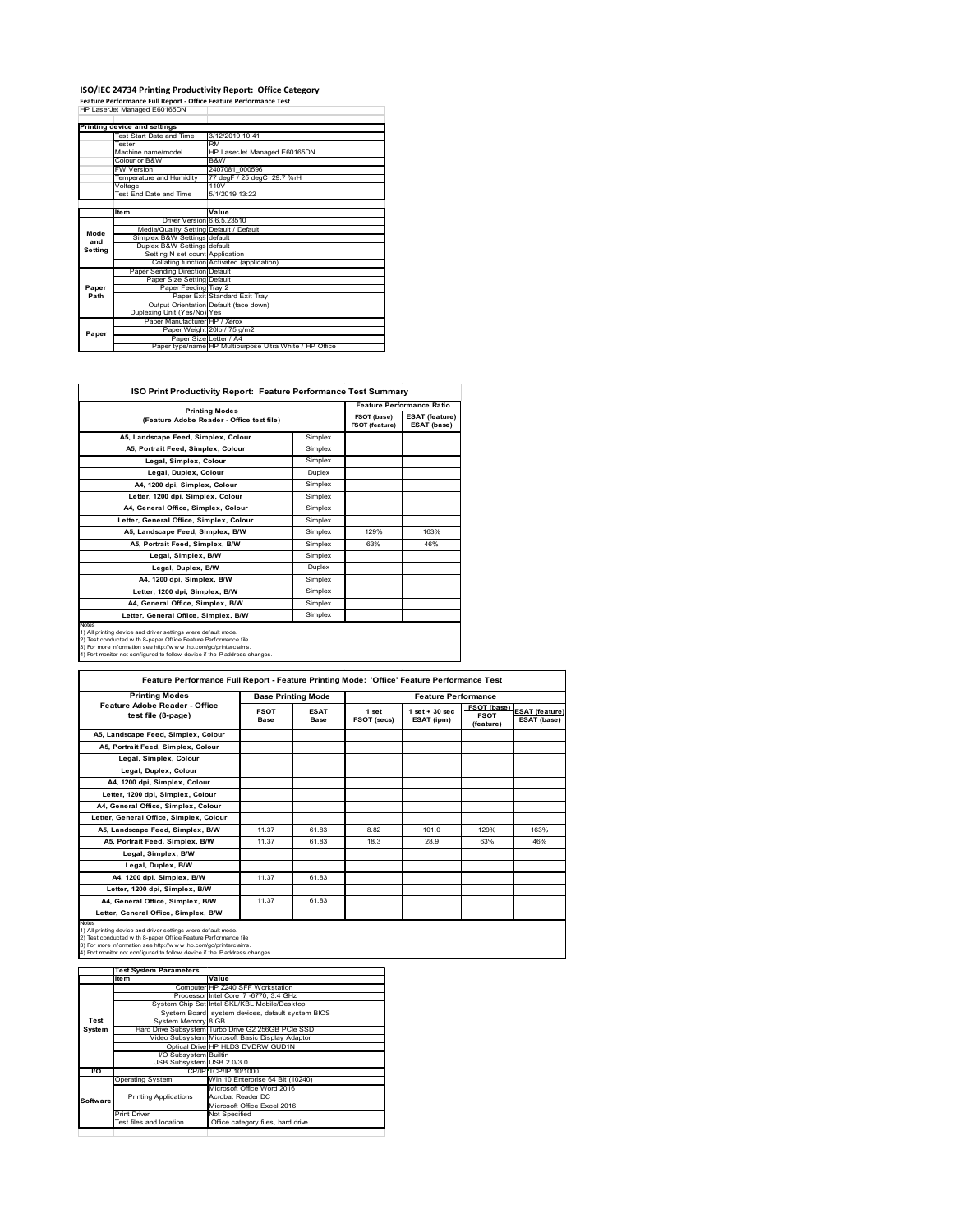#### **ISO/IEC 17629 First Print Out Time Report: Office Category Full Detailed Test Report ‐ LETTER**

|            | rull Detailed Test Report - LETTER         |                                |
|------------|--------------------------------------------|--------------------------------|
|            | HP LaserJet Managed E60165DN               |                                |
|            |                                            |                                |
|            | Printing device and settings               |                                |
|            | Test Start Date and Time                   | 3/12/2019 10:26                |
|            | Tester                                     | <b>RM</b>                      |
|            | Machine name/model                         | HP LaserJet Managed E60165DN   |
|            | Colour or B&W                              | B&W                            |
|            | <b>FW Version</b>                          | 2407081 000596                 |
|            | Configuration (options)                    | Default                        |
|            | Controller                                 | 9.1                            |
|            | Printing device page count                 | Not Specified                  |
|            | Printing supplies page count Not Specified |                                |
|            | Temperature and Humidity                   | 77 degF / 25 degC 29.7 %rH     |
|            | Voltage                                    | 110V                           |
|            | Test End Date and Time                     | 3/12/2019 12:00                |
|            |                                            |                                |
|            | <b>Item</b>                                | Value                          |
| Mode       | PDL and driver version                     | 6.6.5.23510                    |
| and        | Print Quality mode                         | default                        |
|            | <b>B&amp;W</b> settings                    | default                        |
| Setting    | Paper feed orientation                     | Short Edge                     |
| Paper      | Paper type setting                         | default                        |
|            | Paper feeding                              | Standard cassette              |
|            | Paper exit                                 | Standard exit trav             |
| Paper Path | Output orientation                         | default (face up or face down) |
|            |                                            |                                |

**FPOT from Ready (seconds)**<br>
Simplex 4.81 **Duplex**<br>Notes<br>1) All printing device and driver settings were default mode.<br>2) For the BM results, the print driver was set to "print in BM".<br>4) For more information see http://www.hp.com/golprinterclaims.<br>4) Port monitor **ISO First Page Out Time Summary Report: Office Category** t: Letter **B&W**

|                                                                 |                                                                                                                                                                                                                                                                                                                                                                                                             | ISO First Page Out Time Report: Office Category |                    |                              |                      |                              |            |
|-----------------------------------------------------------------|-------------------------------------------------------------------------------------------------------------------------------------------------------------------------------------------------------------------------------------------------------------------------------------------------------------------------------------------------------------------------------------------------------------|-------------------------------------------------|--------------------|------------------------------|----------------------|------------------------------|------------|
| <b>Detailed Report: LETTER</b>                                  |                                                                                                                                                                                                                                                                                                                                                                                                             | Word<br>(seconds)                               | Excel<br>(seconds) | Adobe<br>Reader<br>(seconds) | Average<br>(seconds) | <b>Delay Time</b>            |            |
|                                                                 | FPOT from Ready - Simplex                                                                                                                                                                                                                                                                                                                                                                                   |                                                 |                    |                              |                      |                              |            |
|                                                                 | FPOT from Ready - Duplex                                                                                                                                                                                                                                                                                                                                                                                    |                                                 |                    |                              |                      |                              |            |
| <b>Color Mode</b>                                               | FPOT from Sleep - Simplex                                                                                                                                                                                                                                                                                                                                                                                   |                                                 |                    | N/A                          |                      |                              |            |
|                                                                 | Recovery Time                                                                                                                                                                                                                                                                                                                                                                                               |                                                 |                    |                              |                      |                              |            |
|                                                                 | FPOT from Off - Simplex                                                                                                                                                                                                                                                                                                                                                                                     |                                                 |                    |                              |                      |                              |            |
|                                                                 | Warm-up Time                                                                                                                                                                                                                                                                                                                                                                                                |                                                 |                    |                              |                      |                              |            |
|                                                                 | FPOT from Ready - Simplex                                                                                                                                                                                                                                                                                                                                                                                   | 4.90                                            | 4.96               | 4.57                         | 4.81                 | 20 Seconds                   |            |
|                                                                 | FPOT from Ready - Duplex                                                                                                                                                                                                                                                                                                                                                                                    |                                                 |                    |                              |                      |                              |            |
| <b>B&amp;W Mode</b>                                             | FPOT from Sleep - Simplex                                                                                                                                                                                                                                                                                                                                                                                   |                                                 |                    | 11.28                        |                      | 95 Minutes                   |            |
|                                                                 | Recovery Time                                                                                                                                                                                                                                                                                                                                                                                               |                                                 |                    | 6.7                          |                      |                              |            |
|                                                                 |                                                                                                                                                                                                                                                                                                                                                                                                             |                                                 |                    |                              |                      |                              |            |
|                                                                 | FPOT from Off - Simplex                                                                                                                                                                                                                                                                                                                                                                                     |                                                 |                    | 128.46                       |                      |                              |            |
|                                                                 | Warm-up Time                                                                                                                                                                                                                                                                                                                                                                                                |                                                 |                    | 123.89                       |                      |                              |            |
| Notes<br><b>HP Data Table</b><br><b>Detailed Report: LETTER</b> | 1) All printing device and driver settings w ere default mode.<br>2) For the B/W results, the print driver was set to "print in B/W".<br>3) For more information see http://www.hp.com/go/printerclaims.<br>4) Port monitor not configured to follow device if the IP address changes.<br>5) Page counts w ere collected after completion of the tests.<br>6) Details for FPOT from Sleep are show n below. | <b>FPOT Avg</b>                                 | FPOT (secs)        | FPOT (secs)                  | FPOT (secs)          |                              |            |
|                                                                 |                                                                                                                                                                                                                                                                                                                                                                                                             | (se cs)                                         | Iteration 1        | Iteration 2                  | Iteration 3          | Application                  | Delay Time |
| <b>Color Mode</b>                                               | FPOT from Sleep<br>FPOT from Sleep (15 minutes)<br>HP/Non ISO Test                                                                                                                                                                                                                                                                                                                                          | N/A<br>N/A                                      | N/A<br>N/A         | N/A<br>N/A                   | N/A<br>N/A           | Adobe Reader<br>Adobe Reader |            |
| <b>B&amp;W Mode</b>                                             | FPOT from Sleep                                                                                                                                                                                                                                                                                                                                                                                             | 11.28                                           | 11.11              | 11.44                        | N/A                  | Adobe Reader                 | 95 Minutes |

|                                  | <b>Test System Parameters</b> |                                     |  |  |  |  |
|----------------------------------|-------------------------------|-------------------------------------|--|--|--|--|
|                                  | <b>Item</b>                   | Value                               |  |  |  |  |
|                                  | Computer                      | HP Z240 SFF Workstation             |  |  |  |  |
|                                  | Processor                     | Intel Core i7 -6770, 3.4 GHz        |  |  |  |  |
|                                  | System Chip Set               | Intel SKL/KBL Mobile/Desktop        |  |  |  |  |
|                                  | System Board                  | system devices, default system BIOS |  |  |  |  |
| Test                             | <b>System Memory</b>          | 8 GB                                |  |  |  |  |
| System                           | Hard Drive Subsystem          | Turbo Drive G2 256GB PCle SSD       |  |  |  |  |
|                                  | Video Subsystem               | Microsoft Basic Display Adaptor     |  |  |  |  |
|                                  | Optical Drive                 | HP HLDS DVDRW GUD1N                 |  |  |  |  |
|                                  | I/O Subsystem                 | <b>Builtin</b>                      |  |  |  |  |
|                                  | <b>USB Subsystem</b>          | USB 2.0/3.0                         |  |  |  |  |
| Printing<br>Device<br>Connection | TCP/IP                        | 10/1000                             |  |  |  |  |
|                                  | <b>Operating System</b>       | Win 10 Enterprise 64 Bit (10240)    |  |  |  |  |
|                                  |                               | Microsoft Word 2016                 |  |  |  |  |
| Software                         | <b>Printing Applications</b>  | Microsoft Excel 2016                |  |  |  |  |
|                                  |                               | Adobe Reader DC                     |  |  |  |  |